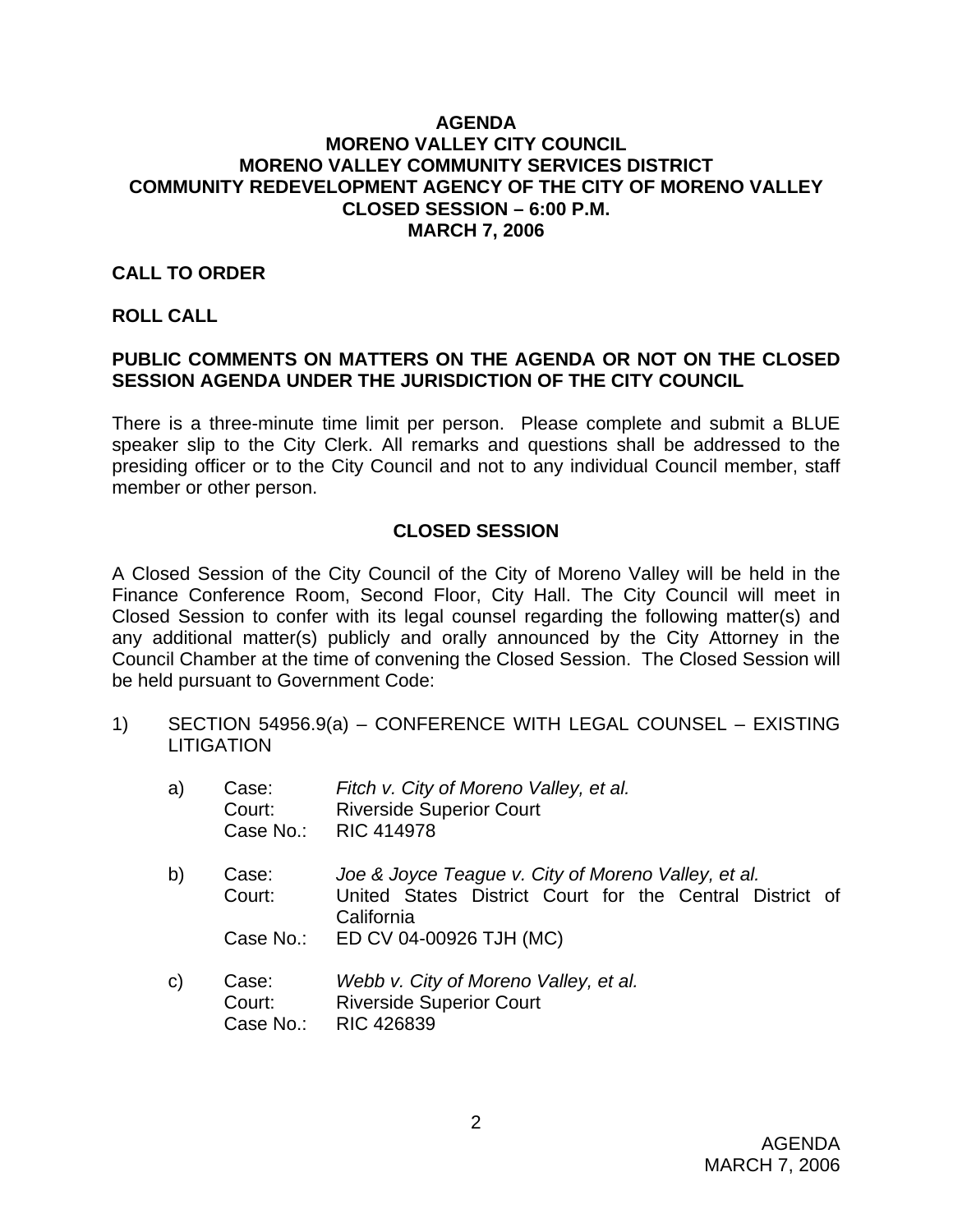- d) Case: *Bond Blacktop v. City of Moreno Valley* Court: Riverside Superior Court Case No. RIC 423517 e) Case: *Rados v. City of Moreno Valley*  Court: Riverside Superior Court Case No.: RIC 425323 f) Case: *Theresa Fontno v. City of Moreno Valley, et al.* Court: Riverside Superior Court Case No. RIC 436322 g) Case: *Mireles & Beeler v. City of Moreno Valley*  Court: Riverside Superior Court Case No.: RIC 433878 h) Case: *Monaco v. City of Moreno Valley, et al.*  Court: Riverside Superior Court Case No.: RIC 428221 i) Case: *Frank Almeida v. City of Moreno Valley*  Court: Riverside Superior Court Case No.: RIC 439717 j) Case: *Granados v. City of Moreno Valley* Court: United States District Court, Central District of California Case No.: EDCV 05 – 00724 GAF MLG k) Case: *Mary Anne Ramirez v. City of Moreno Valley*  Court: Riverside Superior Court Case No.: RIC 444070 l) Case: *Linda Aguilera v. City of Moreno Valley, et al.*  Court: Riverside Superior Court
	- Case No.: RIC 433432